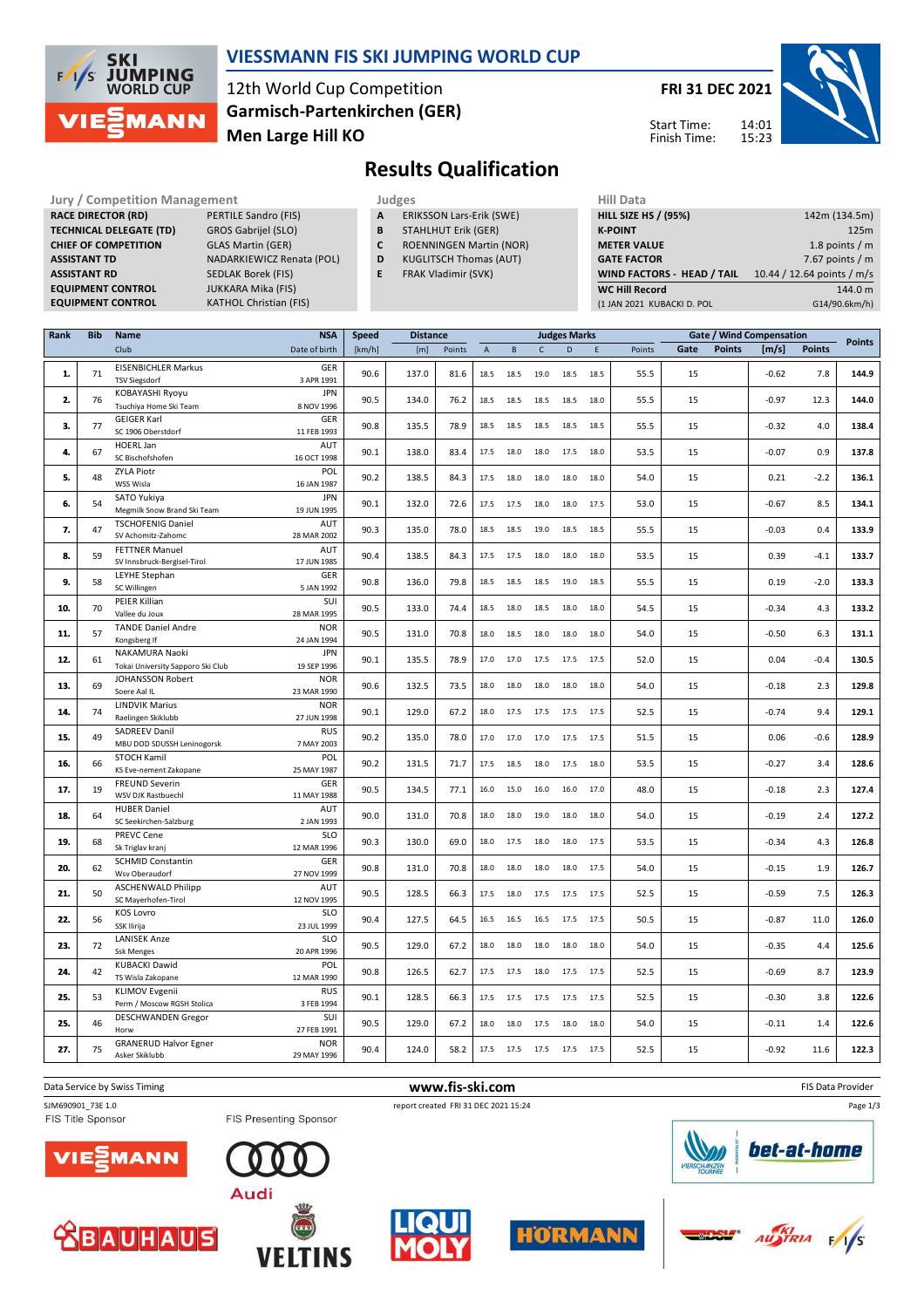

#### **VIESSMANN FIS SKI JUMPING WORLD CUP**

12th World Cup Competition **Men Large Hill KO Garmisch-Partenkirchen (GER)** **FRI 31 DEC 2021**

14:01 15:23 Start Time: Finish Time:



# **Results Qualification**

|     | <b>Bib</b>     | Name                                                    | <b>NSA</b>                              | <b>Speed</b> |       | <b>Distance</b><br><b>Judges Marks</b> |                |                                                        |              |      |      |        |      | <b>Gate / Wind Compensation</b> |         |               |               |
|-----|----------------|---------------------------------------------------------|-----------------------------------------|--------------|-------|----------------------------------------|----------------|--------------------------------------------------------|--------------|------|------|--------|------|---------------------------------|---------|---------------|---------------|
|     |                | Club                                                    | Date of birth                           | [km/h]       | [m]   | Points                                 | $\overline{A}$ | $\,$ B                                                 | $\mathsf{C}$ | D    | E    | Points | Gate | <b>Points</b>                   | [m/s]   | <b>Points</b> | <b>Points</b> |
| 28. | 27             | MANKOV Ilya<br>Sdushor Nizhniy Tagil                    | <b>RUS</b><br>17 MAR 2003               | 89.7         | 127.0 | 63.6                                   | 17.5           | 17.0                                                   | 17.5         | 17.5 | 17.5 | 52.5   | 15   |                                 | $-0.39$ | 4.9           | 121.0         |
| 29. | 63             | <b>PASCHKE Pius</b><br>WSV Kiefersfelden                | GER<br>20 MAY 1990                      | 90.0         | 129.5 | 68.1                                   | 17.5           | 17.5                                                   | 17.5         | 17.5 | 17.5 | 52.5   | 15   |                                 | 0.06    | $-0.6$        | 120.0         |
| 29. | 38             | <b>WASEK Pawel</b><br>WSS Wisla                         | POL<br>2 JUN 1999                       | 90.4         | 129.5 | 68.1                                   | 18.0           | 18.0                                                   | 18.0         | 17.5 | 17.5 | 53.5   | 15   |                                 | 0.15    | $-1.6$        | 120.0         |
| 31. | 20             | WOHLGENANNT Ulrich<br>SK Kehlegg-Vorarlberg             | AUT<br>1 AUG 1994                       | 90.1         | 128.5 | 66.3                                   | 18.0           | 18.0                                                   | 18.0         | 18.0 | 18.0 | 54.0   | 15   |                                 | 0.07    | $-0.7$        | 119.6         |
| 32. | 23             | MALTSEV Kevin<br>Elva Skiclub                           | <b>EST</b><br>4 JUL 2000                | 89.8         | 129.0 | 67.2                                   | 18.0           | 17.5                                                   | 17.5         | 17.0 | 17.5 | 52.5   | 15   |                                 | 0.11    | $-1.1$        | 118.6         |
| 33. | 45             | <b>AMMANN Simon</b><br>SSC Toggenburg                   | SUI<br>25 JUN 1981                      | 90.4         | 126.0 | 61.8                                   | 17.0           | 16.0                                                   | 15.5         | 16.5 | 16.5 | 49.0   | 15   |                                 | $-0.59$ | 7.5           | 118.3         |
| 34. | 65             | ZAJC Timi<br>SSK Ljubno BTC                             | <b>SLO</b><br>26 APR 2000               | 90.1         | 122.0 | 54.6                                   | 17.0           | 17.0                                                   | 16.5         | 17.0 | 17.0 | 51.0   | 15   |                                 | $-0.87$ | 11.0          | 116.6         |
| 34. | 44             | <b>ITO Daiki</b><br>Megmilk Snow Brand Ski Team         | <b>JPN</b><br>27 DEC 1985               | 90.6         | 123.0 | 56.4                                   | 17.5           | 17.5                                                   | 17.0         | 17.5 | 17.0 | 52.0   | 15   |                                 | $-0.65$ | 8.2           | 116.6         |
| 36. | 39             | AIGRO Artti<br>Pohjakotkas                              | <b>EST</b><br>29 AUG 1999               | 89.7         | 129.0 | 67.2                                   | 16.5           | 17.5                                                   | 17.0         | 17.5 | 17.0 | 51.5   | 15   |                                 | 0.30    | $-3.1$        | 115.6         |
| 37. | 60             | FORFANG Johann Andre<br>Tromsoe Skiklub                 | <b>NOR</b><br>4 JUL 1995                | 90.2         | 127.5 | 64.5                                   | 17.0           | 17.5                                                   | 17.5         | 17.5 | 17.0 | 52.0   | 15   |                                 | 0.12    | $-1.3$        | 115.2         |
| 38. | 33             | ZOGRAFSKI Vladimir<br><b>NSA</b>                        | <b>BUL</b><br>14 JUL 1993               | 89.4         | 125.0 | 60.0                                   | 17.0           | 18.0                                                   | 17.5         | 17.0 | 17.0 | 51.5   | 15   |                                 | $-0.28$ | 3.5           | 115.0         |
| 39. | 40             | VILLUMSTAD Fredrik<br>SKIMT                             | <b>NOR</b><br>21 MAR 1999               | 90.3         | 127.0 | 63.6                                   | 18.0           | 17.5                                                   | 17.5         | 18.0 | 17.5 | 53.0   | 15   |                                 | 0.17    | $-1.8$        | 114.8         |
| 40. | 1              | LISSO Justin<br>Wsv Schmiedefeld                        | GER<br>12 DEC 1999                      | 90.6         | 126.0 | 61.8                                   | 17.0           | 17.5                                                   | 17.0         | 17.5 | 17.5 | 52.0   | 15   |                                 | $-0.05$ | 0.6           | 114.4         |
| 41. | 31             | STEKALA Andrzej<br>Azs Zakopane                         | POL<br>30 JUN 1995                      | 90.3         | 128.0 | 65.4                                   | 17.5           | 17.5                                                   | 18.0         | 17.5 | 17.5 | 52.5   | 15   |                                 | 0.36    | $-3.8$        | 114.1         |
| 42. | 51             | PREVC Peter<br>SK Triglav Kranj                         | <b>SLO</b><br>20 SEP 1992               | 90.2         | 122.0 | 54.6                                   | 17.5           | 17.5                                                   | 17.5         | 17.0 | 17.0 | 52.0   | 15   |                                 | $-0.58$ | 7.3           | 113.9         |
| 43. | 36             | WOLNY Jakub<br>LKS Klimczok Bystra                      | POL<br>15 MAY 1995                      | 90.3         | 123.5 | 57.3                                   | 17.5           | 17.5                                                   | 17.5         | 17.5 | 17.5 | 52.5   | 15   |                                 | $-0.32$ | 4.0           | 113.8         |
| 44. | 30             | BRESADOLA Giovanni<br>C.S. ESERCITO<br>KYTOSAHO Niko    | <b>ITA</b><br>17 FEB 2001<br><b>FIN</b> | 90.3         | 126.5 | 62.7                                   | 17.5           | 17.5                                                   | 17.5         | 17.5 | 17.0 | 52.5   | 15   |                                 | 0.18    | $-1.9$        | 113.3         |
| 45. | 41             | Paimion urheilijat<br><b>HOFFMANN Felix</b>             | 18 DEC 1999<br>GER                      | 90.2         | 122.5 | 55.5                                   | 17.0           | 17.0                                                   | 17.0         | 17.0 | 16.5 | 51.0   | 15   |                                 | $-0.51$ | 6.4           | 112.9         |
| 45. | 3              | SWV Goldlauter<br><b>WELLINGER Andreas</b>              | 14 OCT 1997<br>GER                      | 90.3         | 126.5 | 62.7                                   | 16.0           | 17.0                                                   | 17.0         | 17.0 | 17.0 | 51.0   | 15   |                                 | 0.08    | $-0.8$        | 112.9         |
| 47. | 52             | Sc Ruhpolding<br><b>TROFIMOV Roman</b>                  | 28 AUG 1995<br><b>RUS</b>               | 90.8         | 127.0 | 63.6                                   | 17.5           | 17.5                                                   | 17.5         | 17.0 | 17.0 | 52.0   | 15   |                                 | 0.30    | $-3.1$        | 112.5         |
| 48. | 43             | Sdushor CSP N. Novgorod<br><b>BOYD-CLOWES Mackenzie</b> | 19 NOV 1989<br>CAN                      | 90.2         | 122.0 | 54.6                                   | 16.5           | 17.0                                                   | 17.5         | 17.0 | 17.0 | 51.0   | 15   |                                 | $-0.54$ | 6.8           | 112.4         |
| 49. | 34             | Altius Nordic Ski Club<br>KOBAYASHI Junshiro            | 13 JUL 1991<br><b>JPN</b>               | 91.0         | 123.5 | 57.3                                   | 17.5           | 17.0                                                   | 17.0         | 17.5 | 17.0 | 51.5   | 15   |                                 | $-0.23$ | 2.9           | 111.7         |
| 50. | 55             | Megmilk Snow Brand Ski Team                             | 11 JUN 1991                             | 90.3         | 122.5 | 55.5                                   |                | 17.5 17.0 17.0                                         |              | 16.5 | 16.5 | 50.5   | 15   |                                 | $-0.44$ | 5.6           | 111.6         |
|     |                | Not qualified for 1st Round                             |                                         |              |       |                                        |                |                                                        |              |      |      |        |      |                                 |         |               |               |
| 51. | 4              | <b>HAMANN Martin</b><br>SG Nickelhuette Aue             | GER<br>10 APR 1997                      | 90.3         | 122.0 | 54.6                                   |                | 17.5 17.0 17.5                                         |              | 17.0 | 17.5 | 52.0   | 15   |                                 | $-0.36$ | 4.5           | 111.1         |
| 52. | 6              | RAIMUND Philipp<br>Sc Oberstdorf                        | <b>GER</b><br>23 JUN 2000               | 90.3         | 121.5 | 53.7                                   |                | 16.5 17.0 17.0 17.0 17.0                               |              |      |      | 51.0   | 15   |                                 | $-0.42$ | 5.3           | 110.0         |
| 53. | 37             | SATO Keiichi<br>Megmilk Snow Brand Ski Team             | <b>JPN</b><br>27 JUL 1997               | 90.4         | 123.0 | 56.4                                   |                | 18.0 17.5 17.5 17.0                                    |              |      | 17.0 | 52.0   | 15   |                                 | $-0.11$ | 1.4           | 109.8         |
| 54. | $\overline{7}$ | KOUDELKA Roman<br>LSK Lomnice nad Popelkou - Dukla      | CZE<br>9 JUL 1989                       | 90.5         | 118.5 | 48.3                                   |                | 17.0 17.0 17.5 17.0 17.5                               |              |      |      | 51.5   | 15   |                                 | $-0.60$ | 7.6           | 107.4         |
| 55. | 32             | IPCIOGLU Fatih Arda<br>Tuerkiye Kayak Federasyonu       | TUR<br>28 SEP 1997                      | 89.9         | 123.5 | 57.3                                   | 16.5           | 16.5                                                   | 17.5         | 17.0 | 16.5 | 50.0   | 15   |                                 | 0.06    | $-0.6$        | 106.7         |
| 56. | 16             | NOUSIAINEN Eetu<br>Puijo Ski club                       | FIN<br>29 APR 1997                      | 90.3         | 119.5 | 50.1                                   |                | $16.5 \qquad 17.0 \qquad 16.5 \qquad 16.5 \qquad 17.0$ |              |      |      | 50.0   | 15   |                                 | $-0.47$ | 5.9           | 106.0         |
| 57. | 24             | <b>AALTO Antti</b><br>Kiteen Urheilijat                 | <b>FIN</b><br>2 APR 1995                | 90.2         | 121.0 | 52.8                                   |                | 17.0  17.5  17.0  17.0  17.0                           |              |      |      | 51.0   | 15   |                                 | $-0.03$ | 0.4           | 104.2         |
| 58. | 13             | <b>INSAM Alex</b><br>GRUPPO SPORTIVO FIAMME ORO         | <b>ITA</b><br>19 DEC 1997               | 89.8         | 119.0 | 49.2                                   |                | 17.5 17.0 17.0 17.0 17.0                               |              |      |      | 51.0   | 15   |                                 | $-0.26$ | 3.3           | 103.5         |
|     |                |                                                         |                                         |              |       |                                        |                |                                                        |              |      |      |        |      |                                 |         |               |               |

**Data Service by Swiss Timing** FIS Data Provider SJM690901\_73E 1.0 report created FRI 31 DEC 2021 15:24<br>FIS Title Sponsor FIS Presenting Sponsor Page 2/3bet-at-home **MANN** ΊE